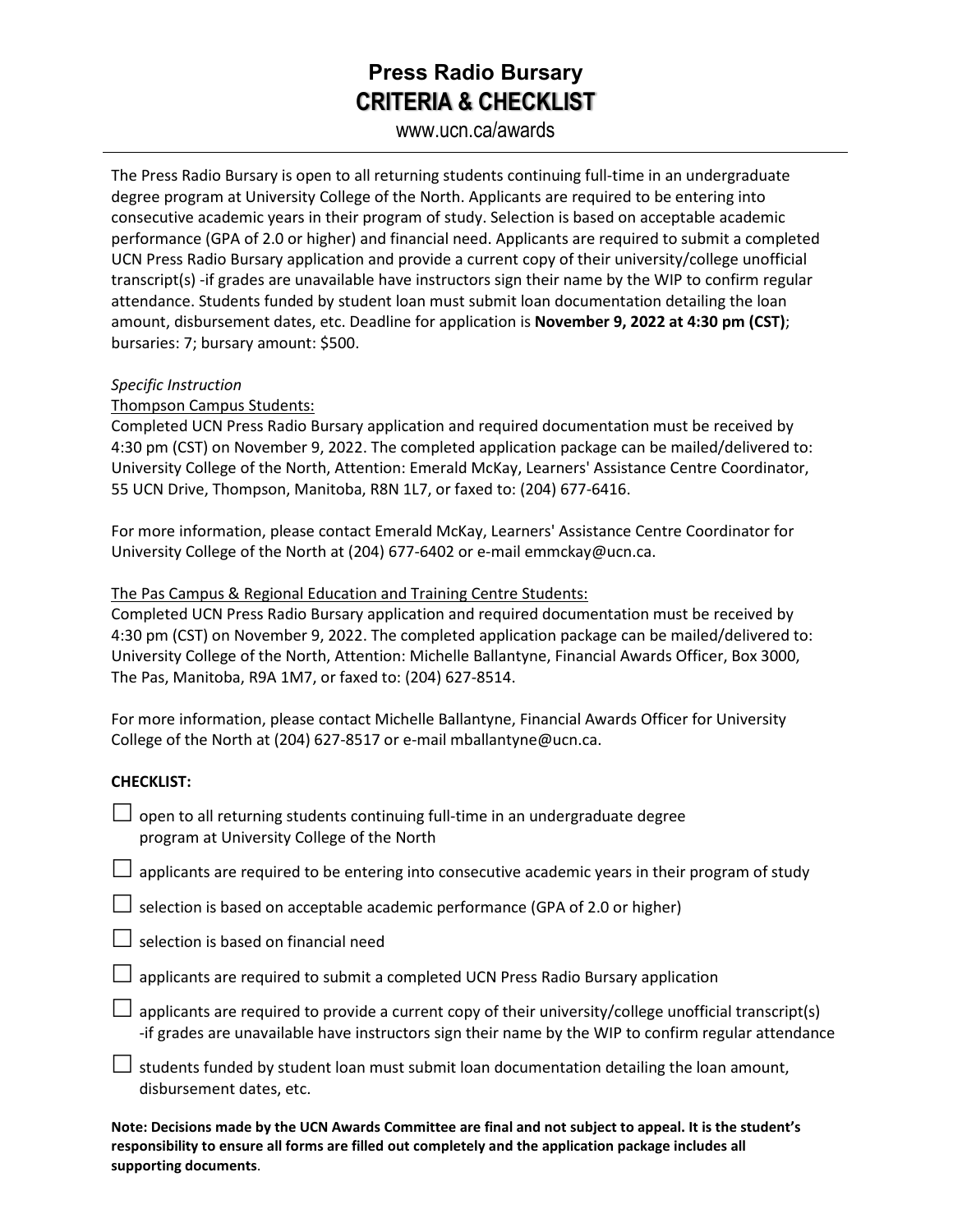

**The Pas Campus & Regional Education and Training Centre Students** Michelle Ballantyne, Financial Awards Officer Box 3000, The Pas, Manitoba, R9A 1M7 Phone: (204) 627-8517 Fax: (204) 627-8514

Toll-free: 1-866-627-8500 Extension: 8517

#### **Thompson Campus Students**

Emerald McKay, Learners' Assistance Centre Coordinator 55 UCN Drive, Thompson, Manitoba, R8N 1L7 Phone: (204) 677-6402 Fax: (204) 677-6416 Toll-free: 1-866-677-6450 Extension: 6402

# **Award, Bursary & Scholarship Application**

|                                                                                                                                                                                    | -PRINT ALL INFORMATION IN BLACK INK ONLY- |           |                          |         | APPLICATION AVAILABLE IN ANOTHER FORMAT UPON REQUEST.           |                                                                             |  |  |  |
|------------------------------------------------------------------------------------------------------------------------------------------------------------------------------------|-------------------------------------------|-----------|--------------------------|---------|-----------------------------------------------------------------|-----------------------------------------------------------------------------|--|--|--|
| Name of award applying for:                                                                                                                                                        |                                           |           |                          |         | Date: $(yyy/mm/dd)$                                             |                                                                             |  |  |  |
| <b>Press Radio Bursary</b>                                                                                                                                                         |                                           |           |                          |         |                                                                 |                                                                             |  |  |  |
| PERSONAL INFORMATION                                                                                                                                                               |                                           |           |                          |         |                                                                 |                                                                             |  |  |  |
| Student number:                                                                                                                                                                    |                                           |           | Social insurance number: |         |                                                                 |                                                                             |  |  |  |
| First name:                                                                                                                                                                        |                                           |           | Last name:               |         |                                                                 |                                                                             |  |  |  |
| Date of birth: (yyyy/mm/dd)                                                                                                                                                        | Gender:                                   |           | Marital status:          |         |                                                                 |                                                                             |  |  |  |
|                                                                                                                                                                                    |                                           |           |                          |         |                                                                 | Single $\Box$ Married $\Box$ Common-law $\Box$ Separated, divorced, widowed |  |  |  |
| Permanent mailing address:                                                                                                                                                         |                                           |           |                          |         |                                                                 |                                                                             |  |  |  |
| City:                                                                                                                                                                              |                                           | Province: |                          |         |                                                                 | Postal code:                                                                |  |  |  |
| Phone:                                                                                                                                                                             |                                           |           |                          | E-mail: |                                                                 |                                                                             |  |  |  |
|                                                                                                                                                                                    |                                           |           |                          |         |                                                                 |                                                                             |  |  |  |
| $(H)$ (<br>(C) (                                                                                                                                                                   | $(W)$ (                                   |           |                          |         |                                                                 |                                                                             |  |  |  |
| <b>EDUCATIONAL BACKGROUND</b><br>University/college program of study:                                                                                                              |                                           |           | Term:                    |         | Enrolled in:                                                    |                                                                             |  |  |  |
|                                                                                                                                                                                    |                                           |           |                          |         |                                                                 | $\Box$ Full-time studies $\Box$ Part-time studies                           |  |  |  |
| Term GPA: (please attach current copy of unofficial transcript(s); if grades are<br>unavailable have your instructors sign their name by the WIP to confirm regular<br>attendance) |                                           |           | Course-load for term:    |         | Program length: (e.g. year 2 of 4 year program)                 |                                                                             |  |  |  |
|                                                                                                                                                                                    |                                           |           |                          |         |                                                                 |                                                                             |  |  |  |
|                                                                                                                                                                                    |                                           |           |                          | %       | year                                                            | of                                                                          |  |  |  |
| <b>FAMILY INFORMATION</b>                                                                                                                                                          |                                           |           |                          |         |                                                                 |                                                                             |  |  |  |
| Number of dependents under the age of 18 residing with you:                                                                                                                        |                                           |           |                          |         |                                                                 |                                                                             |  |  |  |
| $\Box$ 1 $\Box$ 2 $\Box$ 3 $\Box$ 4 $\Box$ 5 $\Box$ 6 $\Box$ 7 $\Box$ 8 $\Box$ 9 $\Box$ 10 $\Box$ Not applicable                                                                   |                                           |           |                          |         |                                                                 |                                                                             |  |  |  |
| List ages of dependents:                                                                                                                                                           |                                           |           | Is spouse, common-law:   |         |                                                                 |                                                                             |  |  |  |
|                                                                                                                                                                                    |                                           |           |                          |         | Employed $\Box$ Unemployed $\Box$ Student $\Box$ Not applicable |                                                                             |  |  |  |
| <b>FUNDING SOURCES</b>                                                                                                                                                             |                                           |           |                          |         |                                                                 |                                                                             |  |  |  |
| How will you be financing your education? (please check those that apply)                                                                                                          |                                           |           |                          |         |                                                                 |                                                                             |  |  |  |
| Canada/Manitoba Student Loan/Grants/Bursaries/Scholarships/Awards (please attach proof of loan amount and loan details, e.g. disbursement dates, etc.)                             |                                           |           |                          |         |                                                                 |                                                                             |  |  |  |
| □ Manitoba Employment & Training Services □ Parent/s, Relative, Donor                                                                                                              |                                           |           |                          |         |                                                                 |                                                                             |  |  |  |
| □ Band, Tribal Council, Manitoba Metis Federation (name)                                                                                                                           |                                           |           |                          |         | $\Box$ Other                                                    |                                                                             |  |  |  |
| Financing will be:                                                                                                                                                                 |                                           |           |                          |         |                                                                 |                                                                             |  |  |  |
| $\Box$ Full (books, tuition/fees and living allowance) $~\Box$ Partial (please circle those that apply: books, tuition/fees, living allowance)                                     |                                           |           |                          |         |                                                                 |                                                                             |  |  |  |
| List funding source name(s) and percent or amount of financing for term:                                                                                                           |                                           |           |                          |         |                                                                 |                                                                             |  |  |  |
| Source Name(s)                                                                                                                                                                     |                                           |           |                          |         | Percent or Amount                                               |                                                                             |  |  |  |
|                                                                                                                                                                                    |                                           |           |                          |         |                                                                 | $%$ or $\frac{6}{2}$                                                        |  |  |  |
|                                                                                                                                                                                    |                                           |           |                          |         | $\frac{9}{6}$ or \$                                             |                                                                             |  |  |  |
|                                                                                                                                                                                    |                                           |           |                          |         | $\frac{1}{2}$ % or \$                                           |                                                                             |  |  |  |